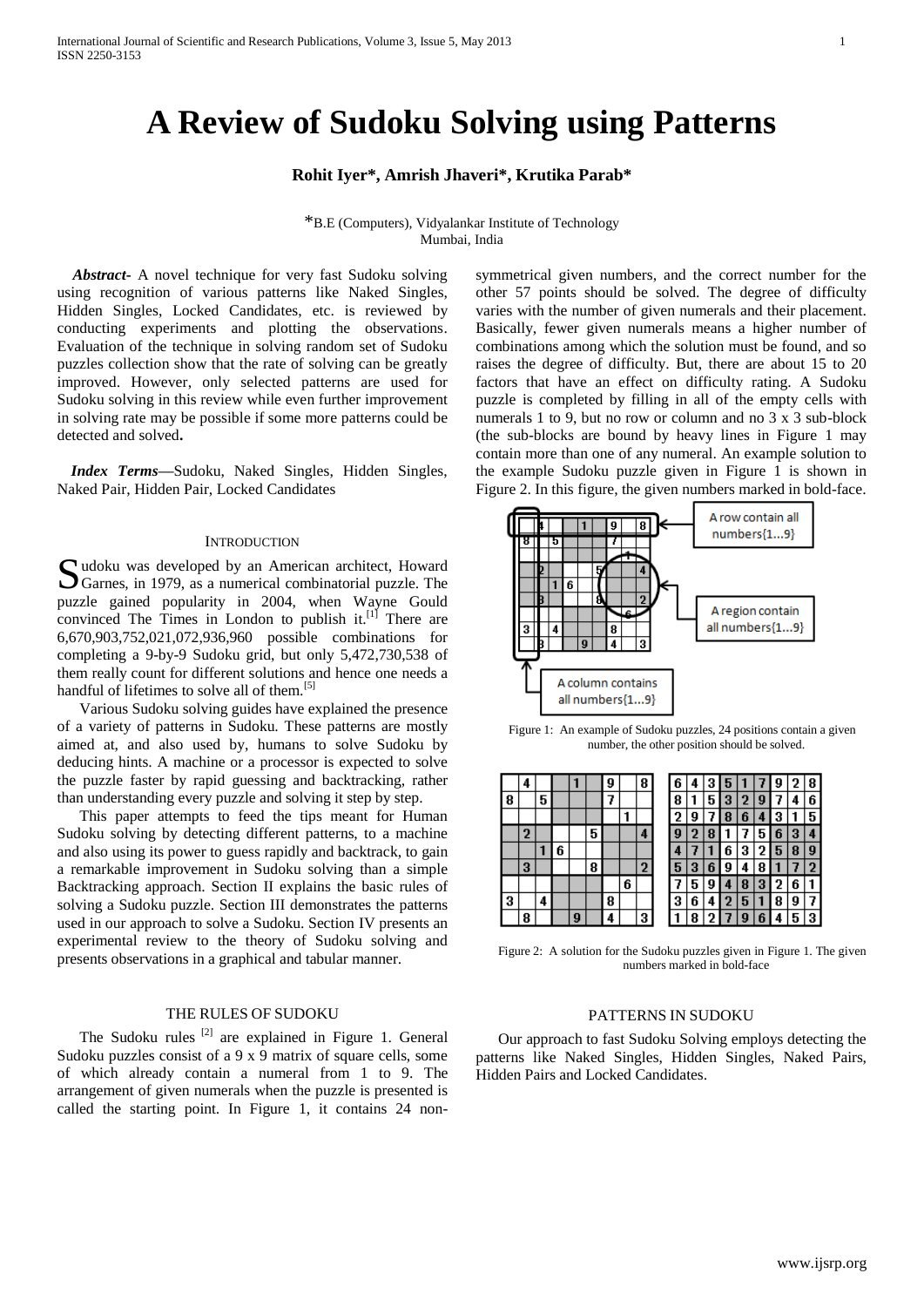## *A. The Naked Singles Pattern*

For any given Sudoku position, imagine listing all the possible candidates from 1 to 9 in each unfilled square. Next, for every square S whose value is v, erase v as a possible candidate in every square that is a buddy of S. The remaining values in each square are candidates for that square. When this is done, if only a single candidate v remains in square S, we can assign the value v to S. This situation is referred to as a "naked single".



Figure 3: Candidate Elimination and Naked Singles

In the example on the first Sudoku in Figure 3 the larger numbers in the squares represent determined values. All other squares contain a list of possible candidates, where the elimination in the previous paragraph has been performed. In this example, the puzzle contains three naked singles at e2 and h3 (where a 2 must be inserted), and at e8 (where a 7 must be inserted).

Notice that once you have assigned these values to the three squares, other naked singles will appear. For example, as soon as the 2 is inserted at h3, you can eliminate the 2's as candidates in h3's buddies, and when this is done, i3 will become a naked single that must be filled with 8. The second Sudoku of Figure 3 shows the same puzzle after the three squares have been assigned values and the obvious candidates have been eliminated from the buddies of those squares.

## *B. The Hidden Singles Pattern*

Sometimes there are cells whose values are easily assigned, but a simple elimination of candidates as described in the last section does not make it obvious. If you re-examine the situation on the left side of Figure 2, there is a hidden single in square g2 whose value must be 5. Although at first glance there are five possible candidates for g2 (1, 2, 5, 8 and 9), if you look in column 2 it is the unique square that can contain a 5. (The square g2 is also a hidden single in the block ghi123) Thus 5 can be placed in square g2. The 5 in square g2 is "hidden" in the sense that without further examination, it appears that there are 5 possible candidates for that square. To find hidden singles look in every virtual line for a candidate that appears in only one of the squares making up that virtual line. When that occurs, you've found a hidden single, and you can immediately assign that candidate to the square. To check your understanding, make sure you see why there is another hidden single in square d9 in Figure 3.The techniques in this section immediately assign a value to a square. Most puzzles that are ranked "easy" and many that are ranked "intermediate" can be completely solved using only these methods. The remainders of the methods that we will consider usually do not directly allow you to fill in a square. Instead, they allow you to eliminate candidates from certain squares. When all but one of the candidates have been eliminated, the square's value is determined.

|  |  |  | C. The Locked Candidates Pattern |  |
|--|--|--|----------------------------------|--|
|--|--|--|----------------------------------|--|

|   |        | 2      | 3      |               | 5                   |   |               | 8             | 9      |
|---|--------|--------|--------|---------------|---------------------|---|---------------|---------------|--------|
| а |        |        | 8      | 6             |                     | 2 |               | 9             | 3      |
| b | 5<br>7 | 5<br>7 | 9      | 8             |                     | 4 | 6             | 5             | 2      |
| с |        | 6      | 7      | 9             | 5                   | 3 | 8             |               | 1      |
| d | 5<br>9 |        | 6      | $\frac{2}{5}$ | 3<br>$\overline{2}$ |   |               | 8             | 5<br>9 |
| е | 5      | 2      |        | 5             | 9                   | 8 |               | 3             | 6      |
| f | 9      | 8      | 3<br>5 |               | 3<br>2              | 6 | $\frac{2}{3}$ | $\frac{2}{3}$ | 5<br>9 |
| g | 3      | 1      | 4      | 3             | 8                   | 9 | $\frac{2}{5}$ | 6             | 7      |
| h | 6      | 3<br>5 | 3<br>3 | 2<br>7        | 4                   |   | 9             | 3             | 8      |
| Ĩ | 8      | 9      | 2<br>7 | 7             | 6                   | 5 | 3             |               | 4      |

Figure 4: Locked Candidates Pattern Example

Locked candidates are forced to be within a certain part of a row, column or block. Sometimes you can find a block where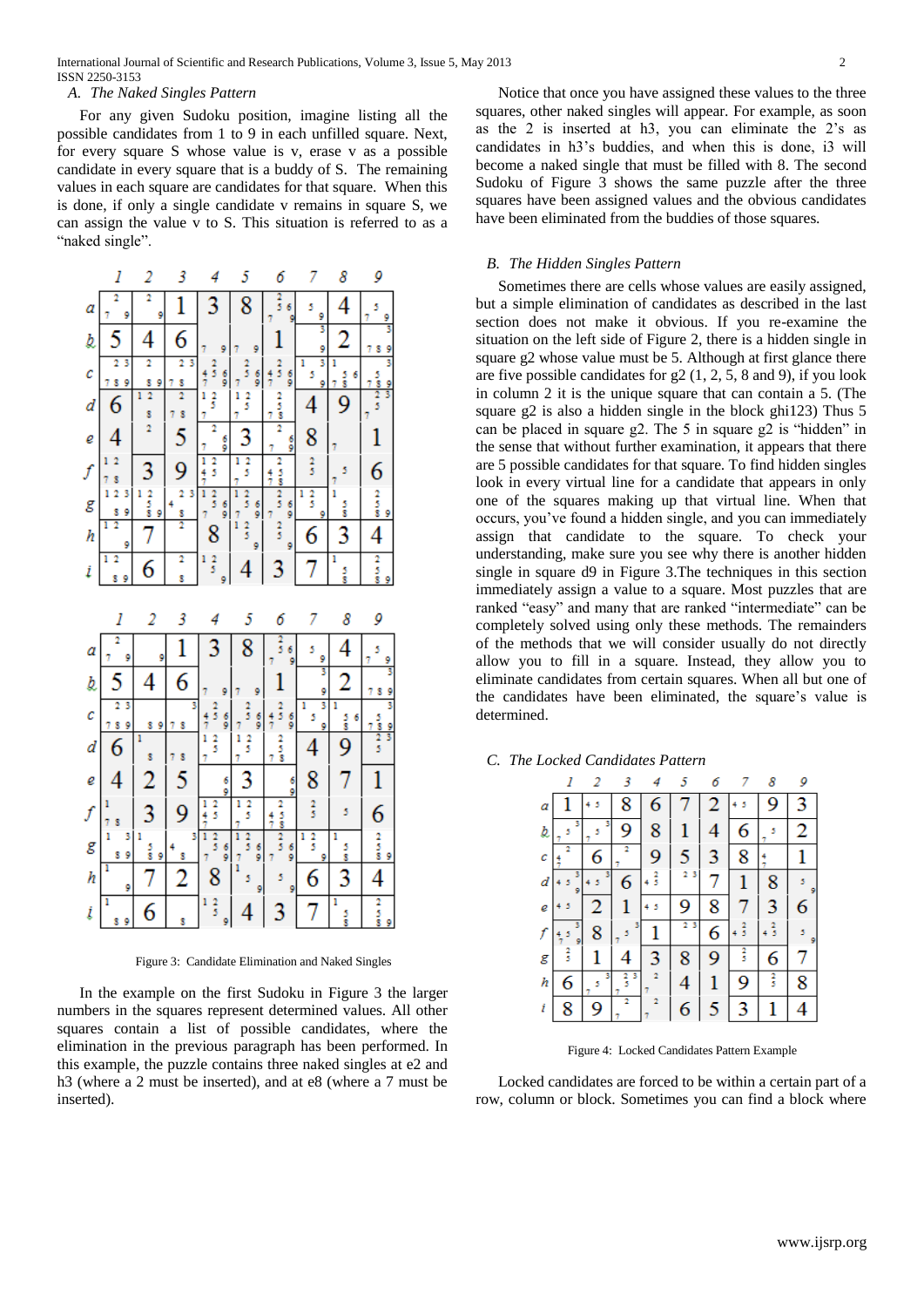International Journal of Scientific and Research Publications, Volume 3, Issue 5, May 2013 3 ISSN 2250-3153

the only possible positions for a candidate are in one row or column within that block. Since the block must contain the candidate, the candidate must appear in that row or column within the block. This means that you can eliminate the candidate as a possibility in the intersection of that row or column with other blocks.

A similar situation can occur when a number missing from a row or column can occur only within one of the blocks that intersect that row or column. Thus the candidate must lie on the intersection of the row/column and block and hence cannot be a candidate in any of the other squares that make up the block.

Both of these situations are illustrated in Figure 4. The block def 789 must contain a 2, and the only places this can occur are in squares f 7 and f 8: both in row f. Therefore 2 cannot be a candidate in any other squares in row f, including square f 5 (so f 5 must contain a 3). Similarly, the 2 in block ghi456 must lie in column 4 so 2 cannot be a candidate in any other squares of that column, including d4.

Finally, the 5 that must occur in column 9 has to fall within the block def 789 so 5 cannot be a candidate in any of the other squares in block def 789, including f 7 and f 8.

*D. The Naked and Hidden Pairs Pattern*



Figure 5: A Naked Pair Example

These are similar to naked singles, discussed in Section III.C, except that instead of having only one candidate in a cell, you have the same two candidatesin two cells

Figure 5 shows how to use a naked pair. In squares a2 and a8 the only candidates that appear are a 2 and a 7. That means that 7 must be in one, and 2 in the other. But then the 2 and 7 cannot appear in any of the other squares in that row, so 2 can be eliminated as a candidate in a3 and both 2 and 7 can be eliminated as candidates in a9.

Hidden pairs are related to Naked Pairs in the same way that hidden singles are related to naked singles.

## EXPERIMENT

We use the above explained patterns to solve bulk Sudoku puzzles using a Java program and plot the various observations using JFreeChart API<sup>[3]</sup>.

## *E. Experiment Details*

File used for solving Sudoku consists of 1000 Sudoku puzzles randomly selected by repeating 20 very hard Sudokus 50 times.

The puzzles in the file are arranged in the following format

10867209300981460206095380100600718002109873608 0106000014389067600041908890065314 (Sudoku in Figure 4)

i.e. 81 integers in every line and 0s indicating unsolved cells

Every single line denotes a separate puzzle to be solved The file we use contain a variety of Sudokus which can be found here  $\rightarrow$ 

[https://docs.google.com/file/d/0B3NNpon4i9lfb3NraG54VkM](https://docs.google.com/file/d/0B3NNpon4i9lfb3NraG54VkM4V1k/edit?usp=sharing) [4V1k/edit?usp=sharing](https://docs.google.com/file/d/0B3NNpon4i9lfb3NraG54VkM4V1k/edit?usp=sharing)

We solve this file using a Java program that detects patterns like Naked Singles, followed by Hidden Singles, Naked Pair, Hidden Pairs, Locked Candidates and answers are obtained in the same format in a separate file.

## *F. Experiment Result*

Our approach solved the 1000 puzzles in 6810 milliseconds on a machine with following configuration:

Processor Intel Core i3 RAM: 4 GB OS: Windows 7 Home Edition

Graphical plot of our results are presented below

Plot of Execution Time vs. Puzzle Number (Figure 6) The plot below, contains only 25 puzzles for clarity 1 Unit= 10 milliseconds on  $\overline{Y}$  axis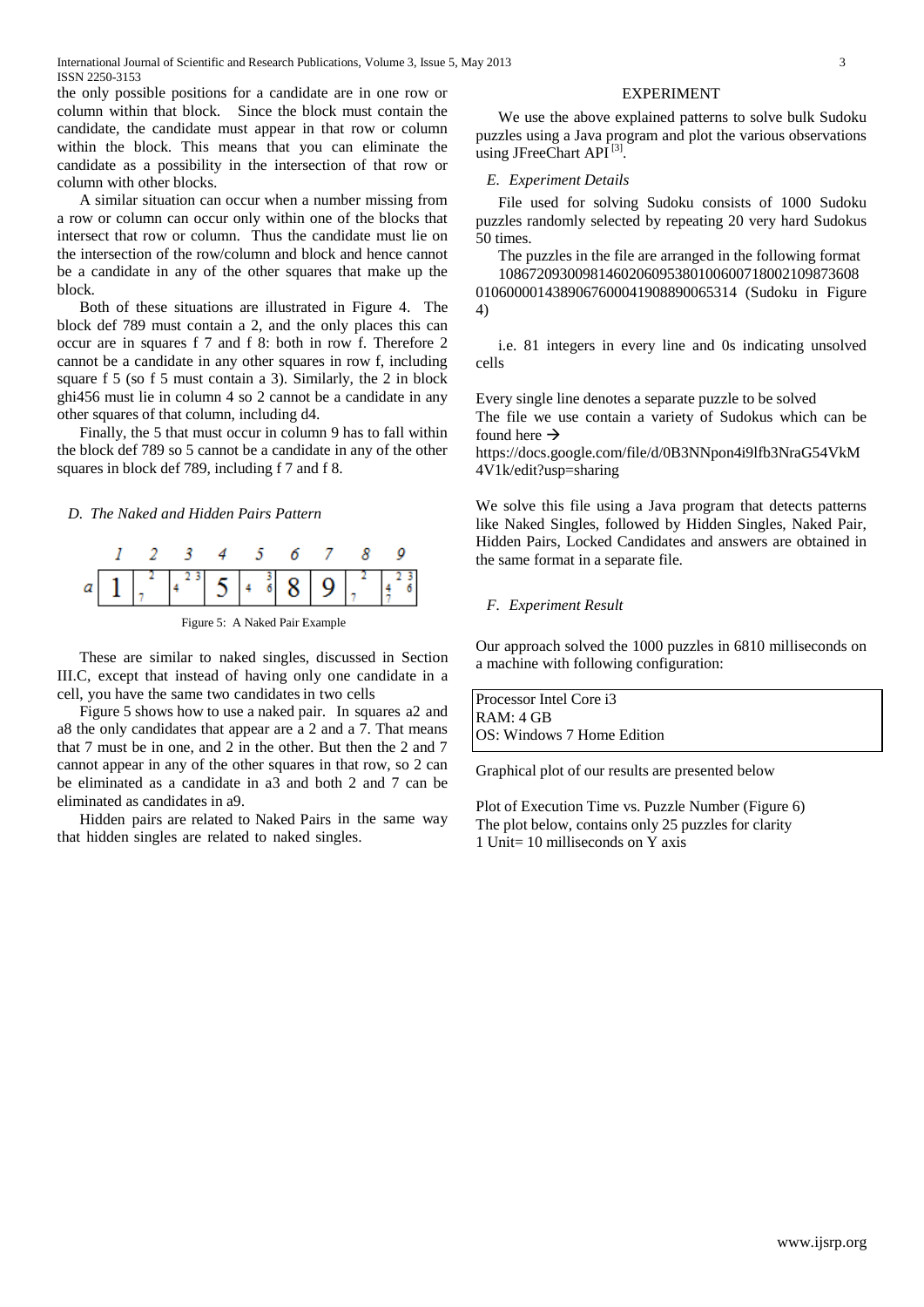

Figure 6: Graph : Execution Time vs. Puzzle Number (1 Unit= 10 milliseconds steps on Y axis)

- Our approach required 6810 milliseconds time to solve 1000 Sudokus. (485 milliseconds to solve the 25 puzzles shown on the graph).
- On an average it required 40 milliseconds to solve a puzzle(evident from the graph)



Figure 7: Graph : Step Count vs. Puzzle Number

(1 Unit= 1000 steps on Y axis)

## *G. Comparison with Top Sudoku Solvers*

We can observe that number of steps required is around 13000 on an average.

An existing review of the performance of many Sudoku Solvers on the web  $^{[4]}$  shows the following result.

Figure 7 shows another graph - the number of steps required in

solving these 25 Sudokus using patterns.